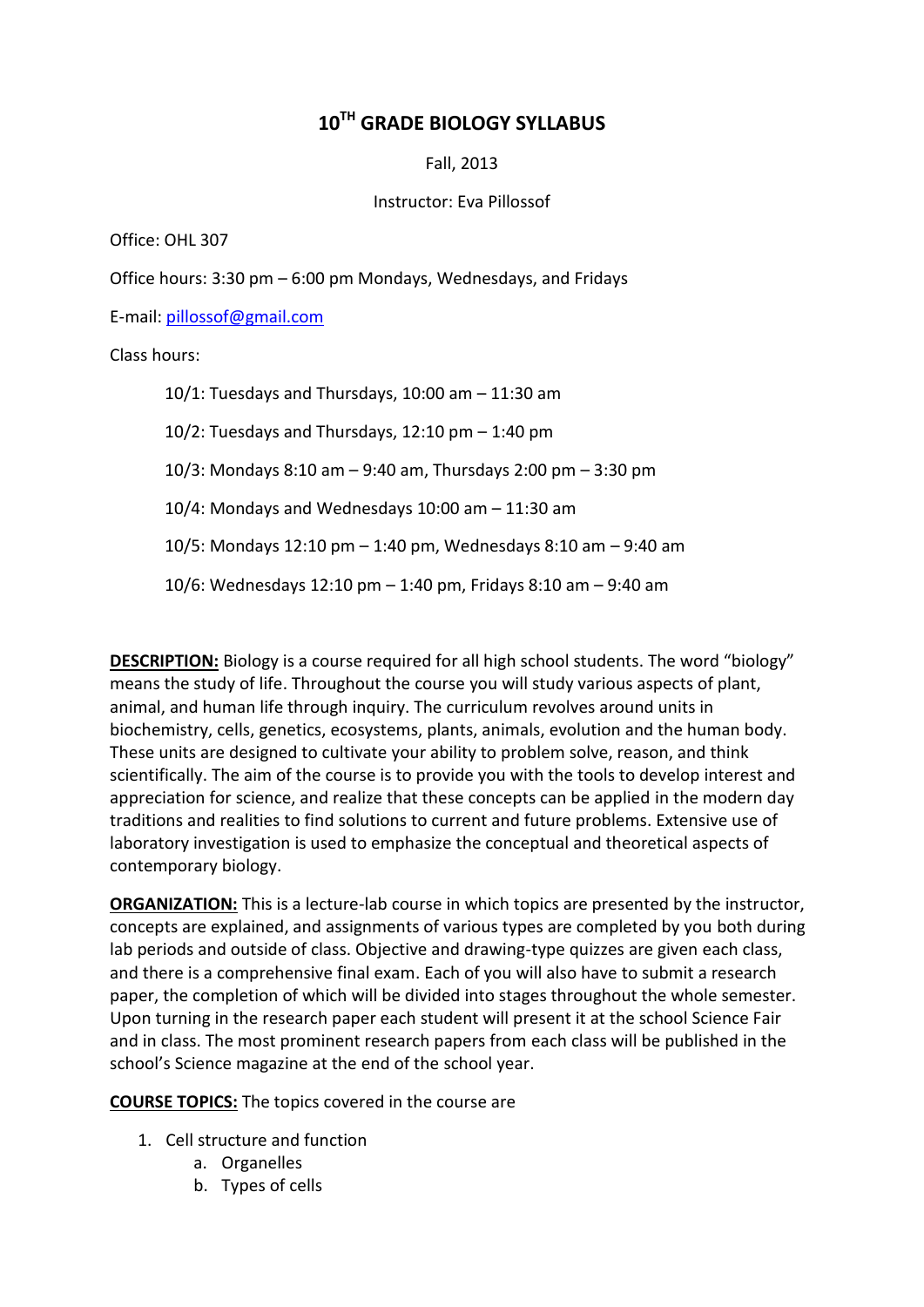- c. Mitosis
- d. Meiosis
- e. Unicellular organism
- f. Multicellular organisms
- 2. Genetics and Molecular Biology
	- a. Sexual and asexual reproduction
	- b. Patterns of inheritance
	- c. DNA: gene function
	- d. DNA replication
	- e. RNA transcription
	- f. RNA translation
- 3. Metabolism
	- a. Photosynthesis
	- b. Krebs cycle
	- c. Glycolysis
	- d. Metabolic dysfunctions

**MATERIALS AND SUPPLIES:** All of you are required to have the following materials for each class. Failure to provide them will result in class dismissal and a grade of zero for all assignments completed in class or due that day.

- Spiral notebook of at least 160 sheets of lined paper (you may use a binder);
- Automatic pencil with 2B lead (0.5 or 0.7, whichever is more comfortable for you);
- Eraser:
- A click blue-ink pen (caps of pens have ended up inside lab experiments previous years, so no pens with caps are allowed in class);
- At least two more click pens of different color (red, green, orange, etc., NO BLACK)
- A lab notebook (you can purchase one at the school store).

## **EXPECTATIONS:**

- 1. You are expected to be prepared for class each day. This includes having notebook, writing utensils, completed homework, and preparing for quizzes and tests.
- 2. You are expected to follow directions the first time they are given.
- 3. You are expected to treat everyone and everything, including yourself and classroom supplies, with respect.
- 4. You are expected to be in class on time every day.
- 5. You are expected to take care of personal needs before entering the classroom.
- 6. You are expected to follow all safety precautions during labs. This includes wearing gloves, aprons and goggles as appropriate. Horseplay and eating/drinking during labs will not be tolerated. Your safety and the safety of your classmates are of utmost importance.
- 7. You are expected not to use any electronics during class. All cell phones with be left with me at the beginning of class and will be returned to you as you exit the classroom. In the cases when any electronic device rings, vibrates or interrupts class in another way, it will be returned to you at the end of the school day instead of at the end of class.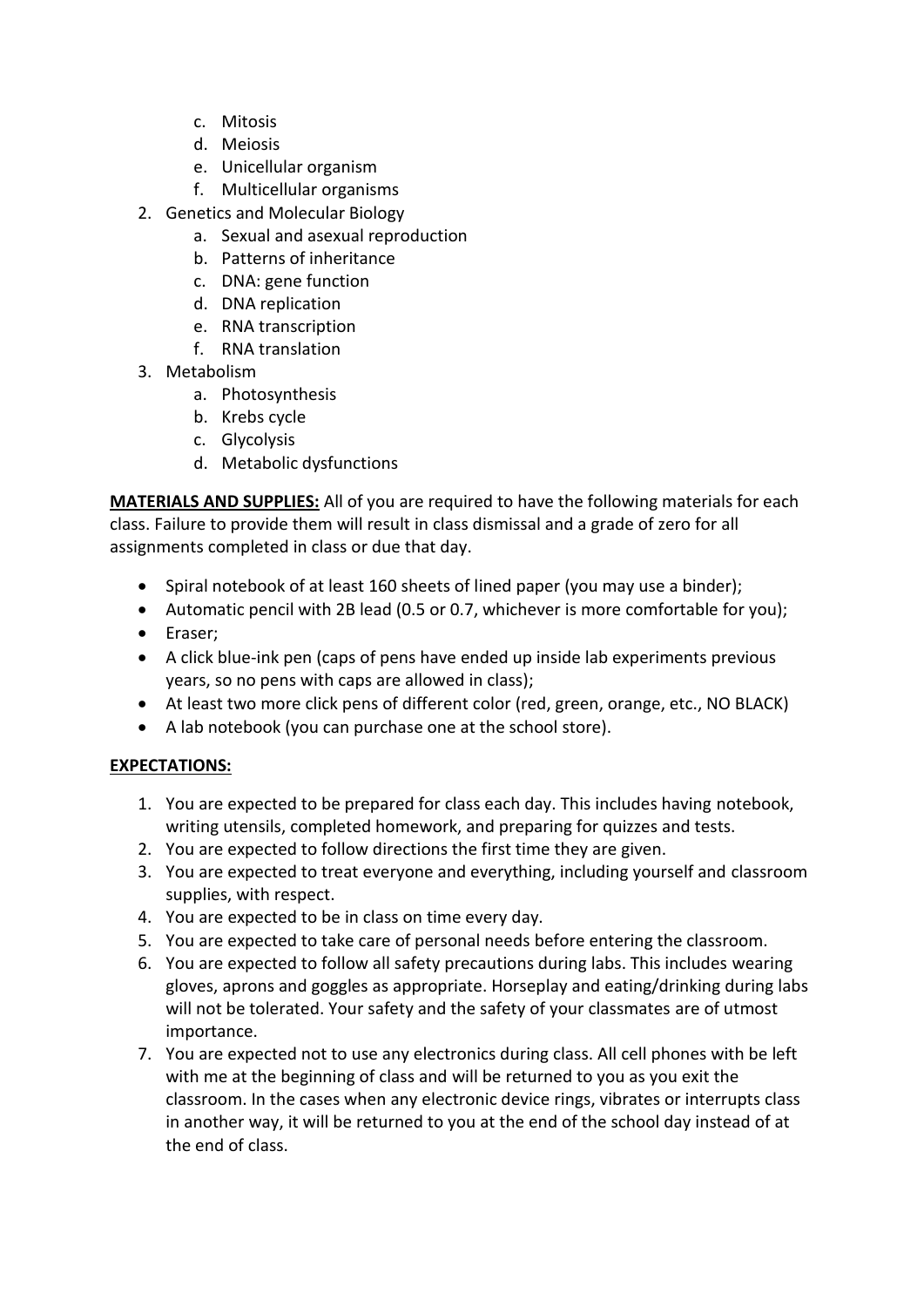- 8. You are expected to study regularly. All quizzes and exams are closed book. Cheating will be dealt with according to school policies.
- 9. You are expected to bear the responsibility for your own work, be it brilliant or horrible. Plagiarism is extremely unethical and will not be tolerated in any part of your work. We will discuss in detail the proper way to cite sources in your research papers.
- 10. You are expected to submit all assignments, lead all class discussions, and present in English. Although this is not an English literature class, points will be deducted off every assignment with excessive grammar and usage problems.

If you meet all of the above expectations, you will receive an "S" (Satisfactory) in the behavioral aspect of your grade. If you do not, you may receive a "U" (Unsatisfactory). In order to receive an "A" (Outstanding), you must exhibit behavior above and beyond the expectations such as: willingness to help other classmates, demonstrating a positive attitude, and working well with other classmates.

**BEHAVIOR CONSEQUENCES:** Should the student choose to break any of the class expectations or school rules, during the class period the following will occur:

- 1. Verbal Warning
- 2. Conference with teacher and detention
- 3. Parent contact and detention
- 4. Referral to Dean
- 5. Parent Conference
- 6. Class closure with loss of credit

## **9 TH & 10TH HOUR:**

Staying for an extra period during the week will be assigned in the following cases:

- You have missed a quiz, a test or a lab and have a valid, reasonable excuse for doing so;
- You have a low grade and/or are failing the class;
- I feel you need extra tutoring.

Detention is assigned if you do not attend the assigned  $9^{th}$  or  $10^{th}$  hour.

**TARDIES:** You must be in your seat with all materials on your desk before the bell rings or you may be marked tardy. Any significant tardy will be marked as an absence.

**ATTENDANCE:** Attendance will be graded as follows:

- No absences: A;
- One absence: B:
- Two absences: C;
- Three absences: D;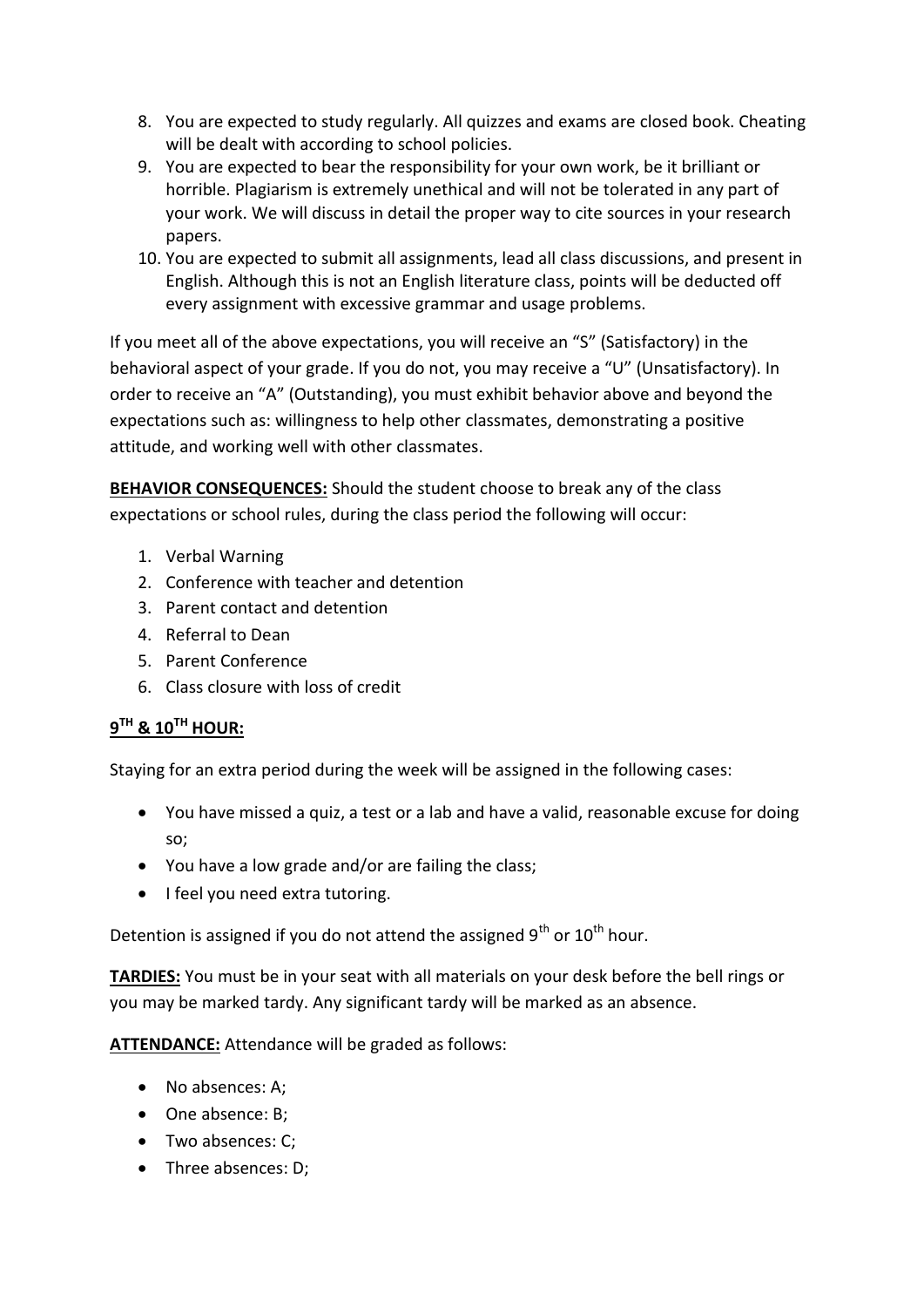• Four or more absences: F.

Absences for which a medical or other appropriate excuse is provided (professional letterhead required) will be recorded but not figured in the attendance grade. Likewise, one absence for which advance notice is given by email or in person will not be figured in the attendance grade. Any significant tardy or early departure from class will be figured as an absence. Also, anyone who has more than four class-long, unexcused absences will receive an "F" grade for the class.

**GRADING SYSTEM:** As per the school rules, grades are formed in the following manner:

- $\bullet$  92.5% -- 100% A (6):
- $\bullet$  81.5% -- 92.4% B(5);
- $\bullet$  71.5% -- 81.4% C(4);
- $\bullet$  61.5% -- 71.4% D (3);
- $\bullet$  0.00% -- 61.4 F (2).

**GRADING PLAN:** Coursework will be weighed as follows:

- In-class quizzes: 10%;
- HW assignments: 10%;
- Tests: 20%;
- Research paper: 20%;
- Laboratory exercises: 10%
- Final exam: 25%;
- Attendance and participation: 5%.

In-class quizzes will be held at the beginning of every regularly scheduled class and will last for approximately 10-15 minutes each time. Homework assignments will be given on a weekly basis and you will have a week to complete them. The majority of the homework assignments will be related to the research paper. There will be three cumulative tests during the course and a comprehensive final exam scheduled during Finals' Week. Although grades on quizzes and homework assignments will not be curved, test grades will be. The final exam grade will not be curved either. There will be regular make-up sessions for quizzes and tests, but you will only be allowed to attend them if you have provided a valid excuse for missing class in the first place. No quizzes or tests may be made-up for later than two weeks after they were originally administered. There will be a total of ten laboratory exercises this semester and any of them can be made up in case a valid excuse is provided for missing it in the first place.

**ACADEMIC INTEGRITY AND HONESTY:** All academic integrity/honesty expectations and policies will be strictly enforced. Any plagiarizing, copying, or cheating on any assignment will automatically earn you zero points. In the cases when the cheating was done voluntarily, the person who allowed their materials to be cheated off of will be equally penalized. This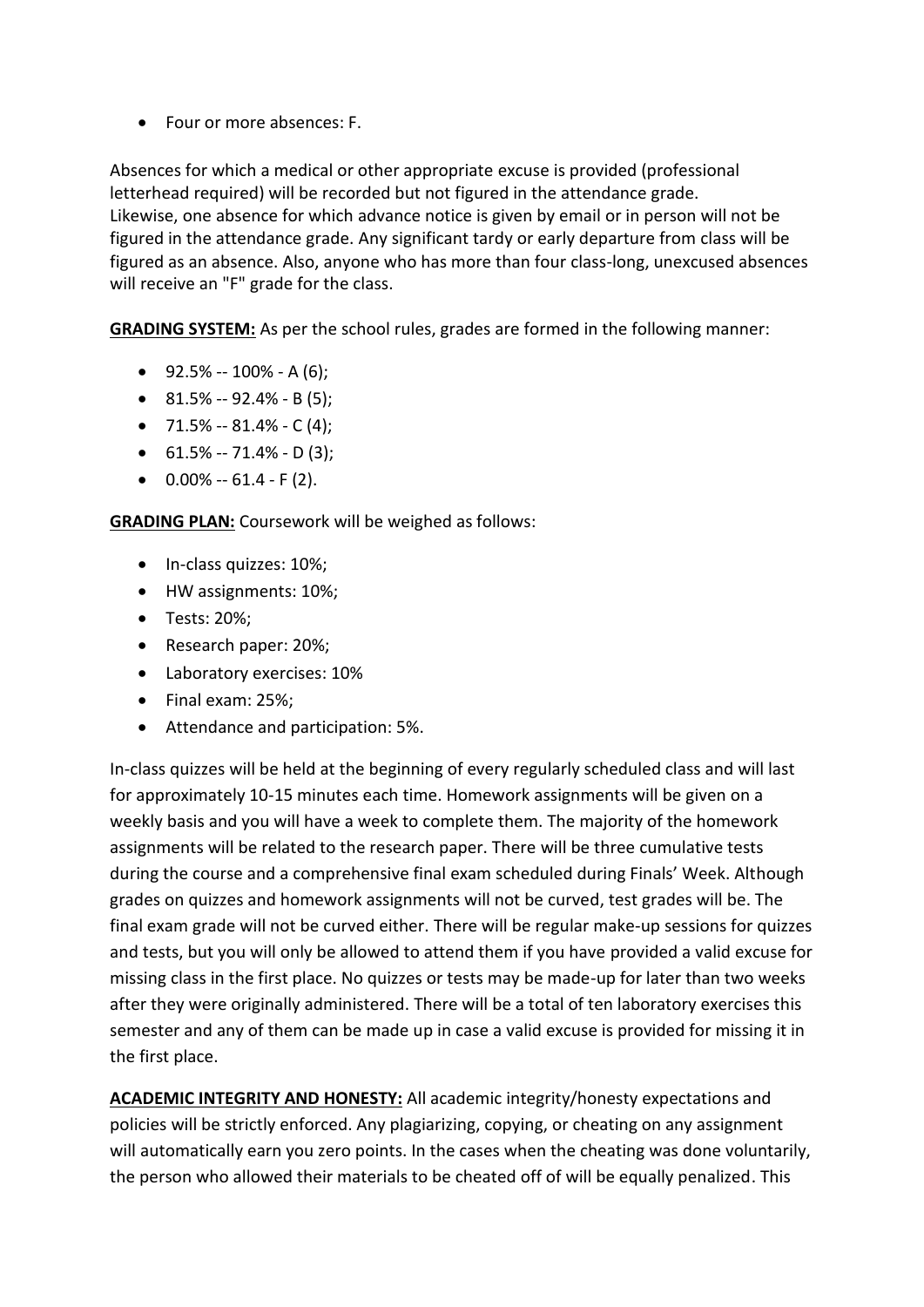policy includes all homework assignments, lab reports, quizzes, tests, etc. On the 2<sup>nd</sup> and each additional offense of plagiarism, copying, or cheating by any of you throughout the semester will result in your course grade being dropped by 15 or more points.

**LATE POLICY AND ABSENCES:** Late homework assignments will not be accepted unless you have an excused absence the day it was assigned or due. Students with excused absences must still submit all assignments that were due on the day of their absence by the next class meeting, as well as any missed assignments within a reasonable period of time based on the duration of the absence. It is your responsibility to submit all prior and missed assignments and to gather and learn all material(s) missed due to absence. If you are absent the day of a lab, it can be made up within one week of returning to school (during  $9<sup>th</sup>$  and  $10<sup>th</sup>$  hour). Quizzes and tests missed due to an excused absence must be made up on or before the next class meeting upon returning to school. If not, a grade of zero may be given. Any quiz or test missed due to an unexcused absence will automatically receive a grade of zero. Late lab reports, essays, projects, and presentations will be accepted, but will be penalized 20% for the first day late and 10% for each school day thereafter. Such assignments more than two weeks late will be given a zero for a grade.

**CLASS SCHEDULE:** The suggested schedule is tentative and is subject to change.

- Week 1A: Organisms and environment
- Week 1B: Ecologic factors in the environment
- Week 2A: Population and biogenesis
- Week 2B: Ecosystems, species and their development
- Week 3A: Behavior and adaptation (class and laboratory exercise)
- Week 3B: Biomes
- Week 4A: Chemical composition of the cell
- Week 4B: Carbohydrates and lipids (class and laboratory exercise)
- Week 5A: Proteins
- Week 5B: Test 1
- Week 6A: Enzymes (class and laboratory exercise)
- Week 6B: Nucleic acids (DNA and RNA)
- Week 7A: Cell structure
- Week 7B: Plasma membrane and cytoplasm (class and laboratory exercise)
- Week 8A: Membrane and non-membrane bound organelles endoplasmic reticulum (ER),
- ribosomes, liposomes, Golgi apparatus
- Week 8B: Nucleus and chromosomes
- Week 9A: Cell mobility and specific cell organelles (class and laboratory exercise)
- Week 9B: Test 2
- Week 10A: Cell division
- Week 10B: Cell differentiation
- Week 11A: Mitosis vs. meiosis (class and laboratory exercise)